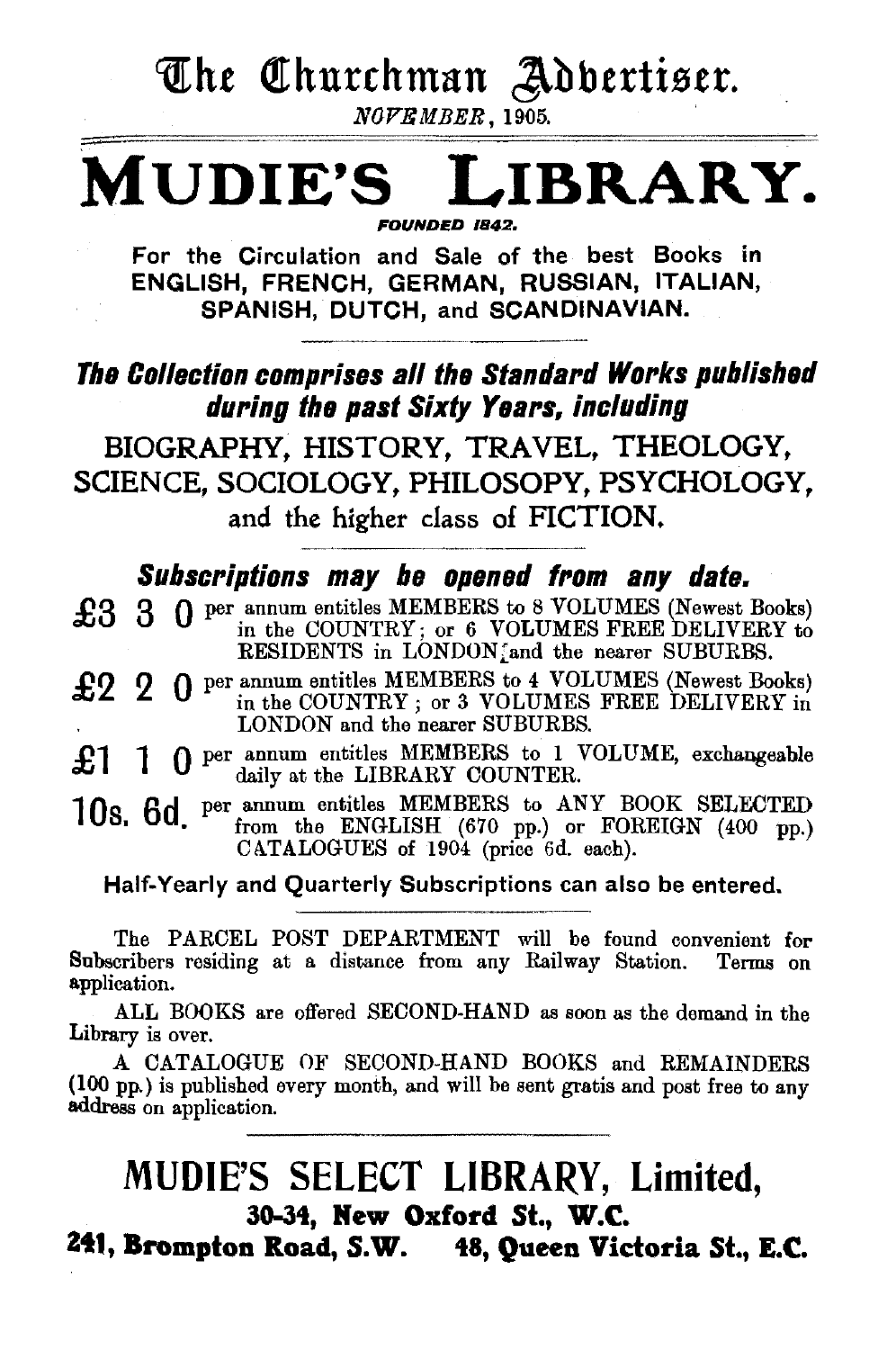# **ELLIOT STOCK'S NEW BOOKS.**

SECOND EDITION, REVISED AND ENLARGED. In crown 8vo., cloth, gilt lettered, 2s. net.

**THE REDEMPTION OF THE BODY.** Being an Examination of Romans viii. 19-23. By WM. FITZHUGH WHITEHOUSE, A.M., Layman of the Diocese of New York. With an Introductory Note by the Right Rev. the BISHOP OF NEW YORK.

"The work is scholarly and reverent, and will be read with deep interest even by those who do not accept the author's conclusions."--Record.

CHEAP EDITION, Now Ready.-In crown 8vo., cloth, 3s. 6d.

THE GOAL OF THE UNIVERSE; or, The Travail of the World's Saviour.<br>By S. W. Koelle, Ph.D., Author of "Mohammed and Mohammedanism Critically Considered."

"There is a great advantage to the student in this comprehensive treatment of the fundamental truths of there as great survaturge to the truth appears in its due relation to the rest . . . We can confidently direct<br>theologians to Dr. Koelle's *work."-Guardian.* . . . We can confidently direct<br>the attention of accurate theolo

SECOND EDITION. In crown 8vo., 6s.

**DANTE'S PILGRIM'S PROGRESS** ; or, The Passage of the Blessed Soul from the Slavery of the Present Corruption to the Liberty of the Eternal Glory. With Notes on the Way by EMELIA RUSSELL GURNEY.

"To those who already know the' Oommedia' Mrs. Rus;ell Gurney's 'Notes by the Way' will prove very interesting, will help them to realize the poet's seope, and bring before their attention many coincidences of character and language in different parts of the work which even a careful reader may have passed over un-<br>noticed."—*Telegraph*,

In fcap. 8vo., cloth, 3s. 6d.

**SUN RAYS.** A Book of Suggestive Thoughts. Selected by E. A. OAKESHOTT.

In crown Svo., bound in cloth. 2s. 6d.

**CHRISTIAN LIFE.** Suggestions for Thought. By GEOFFREY EGERTON-W ARBURTON, Rector of Warburton.

"A series of succinct and stimulating devotional chapters well adapted to attain the end of assisting calmness of thought and putting a soul in touch with the deeper issues of life."-*-Saint Andrew*.

In crown 8vo., paper cover, ls. net.

**WHAT IS THE GOSPEL?** By Colonel G. J. VAN SOMEREN, late Indian Army.

In paper cover, ls. net.

**SEEDS OF LIGHT.** Selections by a Clergyman of the Church of England, containing Seven Days' Meditations.

SECOND EDITION, REVISED. In crown 8vo., paper cover, 6d.

**IMMORTALITY, WHENCE? AND FOR WHOM?** An Essay for the Prophecies of the Rev. WILLIAM KER, M:A., Author of "Popular Ideas of Immortality,"

In simple language, but in an effective manner, Mr. Ker brings forward the arguments for, and military  $\frac{1}{2}$ ; the objections to, conditional immortality, which he holds to be the truth on the subject."-Blgtn Courtes i

NEW VOLUME OF VERSE. In crown 8vo., cloth, 3s.  $6d$ .

CCELESTIA, and other Australian Poems. By W. H. H. YARRINGTON, M.A., LL.B., Rector of St. Luke's, Burwood and Concord, Sydney, N.S.W., Author of St. Chronological Life of Christ" and "Perfect Holiness of Jesus Christ," etc

ELLIOT STOCK, 62 PATERNOSTER ROW, LONDON, E.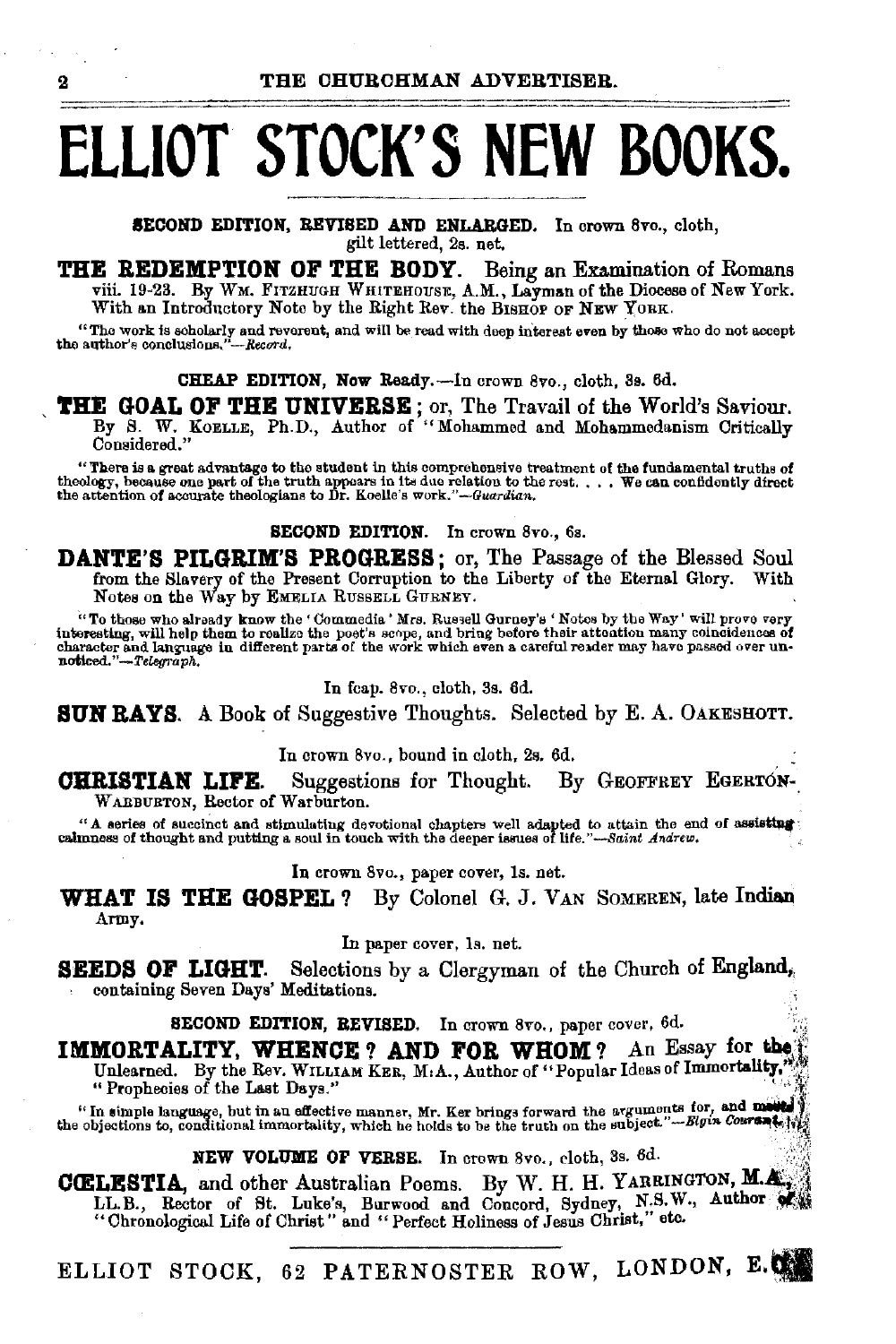# Oxford University Press.

THE CRITICISM OF THE FOURTH GOSPEL. Eight Leetures. By W. SANDAY. 8vo., cloth, 7s. 6d. net.

**THE NEW TESTAMENT IN THE APOSTOLIC FATHERS.** By a Committee of the Oxford Society of Historical Theology. 8vo., cloth, 6s, net.

THE OXYRHYNCHUS SAYINGS OF JESUS. Found in 1903. With the Savings called "Logia," found in 1897. By C. TAYLOR. 8vo., paper covers. 2s. net.

THE CHURCH'S TASK UNDER THE ROMAN EMPIRE. With Preface, Notes, and an Excursus, by CHARLES BIGG. 8vo., cloth. 5a net.

THE ASTRONOMY OF THE OLD TESTAMENT, By G.<br>SOHLAPARELLI. Authorized English Translation. With many Corrections and Additions by the Author. Crown 8vo., cloth, 3s. 6d. net.

RITUALE ARMENORUM, being the Administration of the Sacraments and Rites of the Armenian Church, together with the Greek Rites of Baptism and Epiphany. Edited, from the oldest MSS., by F. C. CONYBEARE; and the East Syrian Epiphany Rites, translated by A. J. MACLEAN. 8vo., cloth,

### LONDON: HENRY FROWDE.

OXFORD UNIVERSITY PRESS WAREHOUSE, AMEN CORNER, LONDON, E.C.

#### **BEMBOSE** & SONS' IST

**READY IN NOVEMBER.** 

#### OF CHURCH REPORT **THE**

held at Weynmouth, OCTOBBR, 1905. Edited by the Rev. C. DUNCKLEY, Vicar of Brewood, Staffs<br>Containing the Sermons and Papers in full, and Reports of all the Speeches, Revised by the Speakers<br>Price to Subscribers, paper cov post free. 10s. 6d.

#### $1906.$ **READY** 1906. THE CLERGYMAN'S READY DIARY. INCLUDING INSURANCE COUPON FOR £500.

FOR THE SPECIAL USE OF THE CLERGY AND THEIR PARISH WORKERS. Edited by the Rev. THEODORE JOHNSON, Rector of Bodiam, Sussex.

Size 6 inches by  $3\frac{1}{2}$  inches. Cloth limp, 3s. the variously axis of section of the pooket and tuck, etc.<br>
flap and elastic band, 6s. All the bindings are with round corners.<br>
"A wonderful multum in parte for the bus

#### **ALMANACK.** 1906. **BEMROSE'S PARISH**

HELD IN THE HIGHEST ESTEEM FOR THE LAST FORTY-SIX YEARS. Is still the MOST ATTRACTIVE for LOCALIZATION.

With a beautiful Engraving of "PEACE, BE STILL," from the Painting by DIRTRICH. Specimen and Terms will be sent on applic Printed in TWO COLOURS, in CLEAR, BOLD TYPE.

1906.

#### FOR LOCALIZING. **MONTHLY. EVANGELIST** ТНЕ

UNEQUALLED in the Excellence of its Typography, The Beauty of its Illustrations, and the Attractiveness and Variety of the Arm

The summary of partial magazines for the same weakening." The same of partition of partition of partition of the same of the same of the same of the same of the same of the same of the same of the same of the same of the s

"Always interesting."

## Complete Catalogue will be sent on application.

LONDON: BEMROSE AND SONS, LIMITED, 4, SNOW HILL, E.C.; AND DERBY.

ren li ki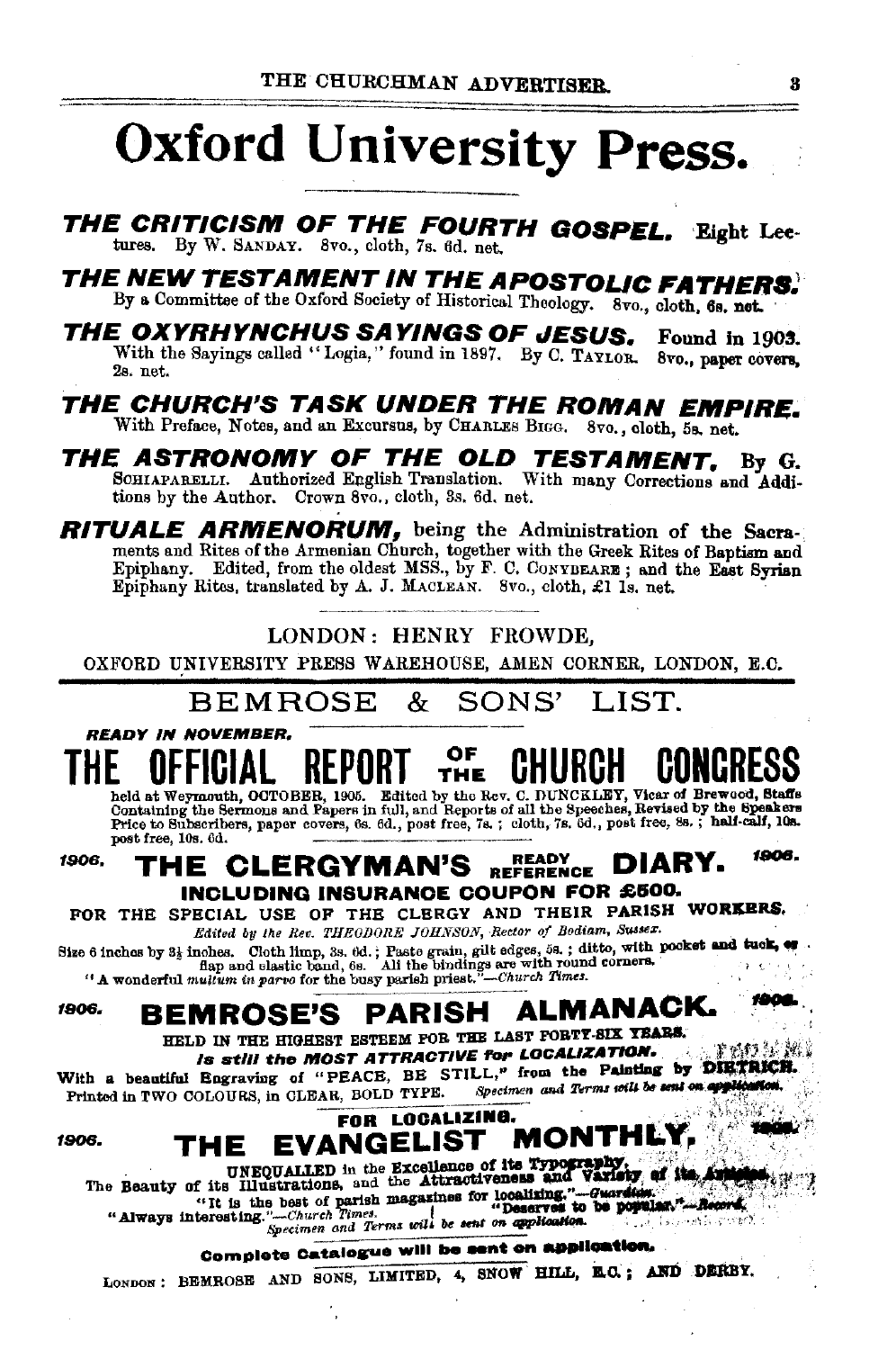## CHARLES MURRAY & CO.'S LIST.

## By J. C. RYLE, D.D.,

LATE LORD BISHOP OF LIVERPOOL.

- New and Improved Editions of the following Works now Ready. Large Crown 8vo., cloth, price
- KNOTS UNTIED: or. Plain Statements on Disputed Points.

\* A Cheaper Edition of "Knots Untied" can also be had, price 1s. net.

- OLD PATHS; or, The Weightier Matters of Christianity.
- PRACTICAL RELIGION; or, Daily Duties, Experience, &c., of Christians.

### WORKS BY THE

### Rev. CHARLES BULLOCK. B.D.

- NEAR THE THRONE: Francis Ridley Havergal, the Sweet Singer and the Royal Writer. Now ready, Handsomely bound in half-parchment, gilt, many illustrations, 2s.
- "THE MAN OF SCIENCE THE MAN OF GOD." Leaves from the Life of Sir James Y. GOD. Leaves from the line of the same of the Simpson. A valuable little work for all interested<br>in Christian Missions. By the same Author. Cloth gilt, with Portrait, 2s.
- "MATCHES THAT STRIKE." Edited by the Rev. CHARLES BULLOCK, B.D. In large crown 8vo., bevelled cloth gilt, price 3s. 6d.
- THE OLD GOSPEL EVER NEW. The Story of Naaman; or, Sin and its Cure. Tenth thousand. With Frontispiece. Crown 8vo., cloth gilt, Is. 6d.
- THE WAY HOME: or, The Gospel in the Parable. An Earthly Story with a Heavenly Meaning. Seventieth thousand. Crown 8vo., cloth gilt, with Illustrations, 1s. 6d.
- WHAT IS THE GOSPEL? A Series of Papers by various known Writers. Cloth extra, 2s.
- THE CROWN OF THE ROAD. Leaves from Consecrated Lives. New Edition. Cloth gilt, with seven Portraits, 5s.

The Churchman,-"We wish it a wide work of such cheering, sanctifying influence on the crown of the road of Christian literature.'

### FOR THE YOUNG.

HYMNS FOR CHURCH AND HOME. with Forms of Service. A compilation of Hymns and Services, adapted for use both in the Church and because a marked by the Rev. A. G. DODER-<br>more, M.A., Trinity College, Cambridge, whose<br>aim has been to provide in one book evarything<br>required for Services or Meetings for the Young required for curvices or meetings for the found throughout the year. It consists of 288 Hymne, some Metrical Litanies and Carols, Three Orders of Service taken direct from the Prayer-Book, a or Service lakes untercomment for the Trayer-Down, a Service for Opening and Closing of Schools, Selected Collects, Selected Collects, Selected Psalms, and Four Special Pravers.

It is issued in three styles, the price, varying according to binding and paper.

scooling to busing any paper.<br>No. I. In dark art green, cloth boards 1s. net.<br>No. II. In dark art red, limp cloth ... 8d. net.<br>No. III. In vermilion, limp cloth ... 4d. net.

- THE CHURCHMAN'S GUIDE on Present new outcommand of the Review of Towns Day Questions. Specially intended for Towns People. By the Rev. R. B. Granne Principal of Newton of Christelaurch, and sometime Principal of Wycliffe Hall, Oxford. Foolscap Svo., limp cloth, 6d, net.
- EWGLISH CHURCH TEACHING on Faith,<br>Life, and Order. By the Right Rev. the Lond Bismor or Dunnak ; the Rev. Canon Gluenoswork,<br>M.A., late Principal of Wyclife Hall Oxford; and<br>the Rev. T. W. DRURY, M.A., Principal of the Rev
- THE BLESSED DEAD: Do they Need our FIRENCES BREAK DESCRIPTION PRODUCT PROPERTY OF THE PRODUCT SUPPLY ON THE REAL ONLY THE REAL ON THE REAL ON THE REAL PROPERTY PROPERTY THAN A VICE THE REAL PROPERTY PROPERTY OF MAIL PROPERTY OF MAIL PROPERTY.
- FLASHLIGHTS FOR ENGLISH CHURCH-MEN. By the Rev. W. B. RUSSELL CALEY, M.A., Vicar of St. Matthias, Plymouth. Author of Systems "Doctrine of Justification." With Introduction by the LORD BISHOP OF SODOR AND MAN. Crown 8vo., cloth gilt, 2s. net.
- DO YOU PRAY ? A Word to Boys. By C. F. HARTFORD BATTERSPY, M.A., M.D., Principal of<br>Livingstone College. With a preface by the Right Rev. Bishop TayLOR SMITH, of Sierra Leone, Second Edition, Cloth. With Prayer Card for a week, etc. 9d. net.
- SHORT LITURGIES FOR MEN'S SERVICES. Compiled by the Rev. J. E. WATTELD, Vicar of St. James the Less, Bethnal Green. 60th Thousand. Tinted Cover, 1d.; 6a. per 100.

#### The Story of Church. our

BY THE REV. CHARLES BULLOCK, B.D.

Four Volumes of this work are now ready. Cloth gilt. Illustrated. 18. 6d. each.

- 
- 
- I. Sunrise in Britain: How the Light Dawned.<br>III. The Eclipse of Truth: How the Light was Obscured.<br>III. Dark Days in England, and the Dawn of Reformation Light.<br>IV. Martyr Times: or, The Seed of the Church.
	-
- 
- Bi shop Ryle wrote: "I am heartily glad ' Sunrise in Britain' has been published."<br>Bi shop Pakenham Waish wrote: "A clear and reliable book like this is invaluable. I have read it with reat interest.'

Every Englishman should read it, and every school should make it a standard book."-Review.

CHARLES MURRAY & CO., 11 Ludgate Square, E.C.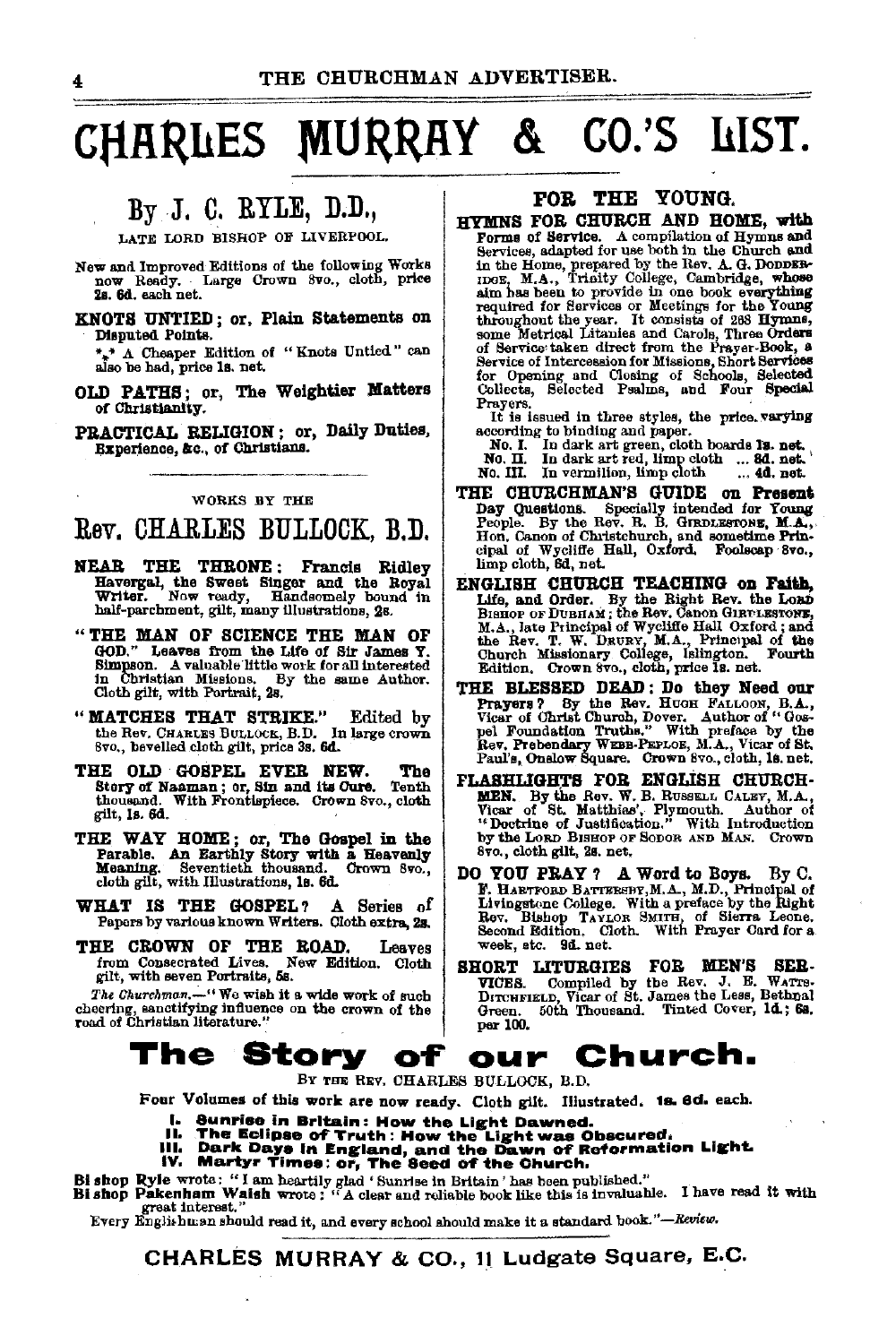# CHURCH OF ENGLAND LEAGUE.

Spirituai in its Aims.

**Educational in its Work.** 

Executive Committee:

**President: THE LADY WIMBORNE** 

Chairman: THE VERY REV. THE DEAN OF CANTERBURY.

The Countess of Ancaster. The Viscountess Duncannon. The Lady Edith Ashley. The Lord Llangattock. The Lady Llangattock. The Lady Tamplemore. The Lady Haliburton.

The Rev. Chancellor Lias.<br>The Rev. E. J. Kennedy.<br>The Rev. W. H. Stone. The Rev. Prebendary E. A. Stuart The Rev. J. E. Watts-Ditchfield. The Rev. F. J. Key.<br>Col. the Hon. F. C. Bridgeman.

Lady Hope.<br>S. Hope Morley, Esq.<br>Mrs. S. Hope Morley.<br>Mrs. Looker-Lampson. Mrs. Frank Morrison.<br>Mrs. Walter. Miss Margaret Bernard.

Consultative Committee:

The Rev. the Earl of Bessborough. The Lord Bishop of Durham. The Lord Bishop of Sodor and Man<br>The Very Rev. the Dean of Peterborough. Rev. Canon Meyrick. Bav. J. Liewelyn Davies, D.D., Litt.D.<br>Rev. Charles Role. Bav. Chris

Secretary: C. C. Osborne, Esq.

FOUNDED six years ago, the LEAGUE has organized over two hundred courses of lectures on Church History and the Prayer-Book.

It has held nearly four hundred and seventy meetings to explain the teachings and practices of the Primitive Catholic Church, and one hundred and fifty sermons have been preached.

It has published and distributed numerous books and pamphlets on the history, doctrine, and teaching of the Church, written by Churchmen of commanding position and scholarship.

It has provided for its members a central and twenty branch lending libraries, which contain standard works of reference on the Bible and Prayer Book, and many books of theology, biography, and history.

It has founded a Church Sisters' Home, where ladies are trained and sent out to work under parochial clergy among the sick and the poor. The Home now has twenty-four Sisters working under the clergy in very poor districts of London, Birmingham, Liverpool, and Plymouth. The Sisters give invaluable help to the over-worked Clergy in crowded parishes, where the poor are waiting to be reached, to be taught and helped in the many ways open only to women.

It has opened a seaside Convalescent Home at Birchington, where poor children, from the parishes in which the Church Sisters work, are sent for three or four weeks' change and care.

It has established two of the finest schools for girls in the country. At one of these (Uplands School, St. Leonard's-on-Sea) the fees are well within the reach of parents of small means.

It has been instrumental in establishing Cherwell Hall, a College at Oxford for the training of women secondary teachers.

#### FUNDS ARE URGENTLY NEEDED for the Maintenance and Extension of all these Works.

The LEAGUE is in no sense a narrow, a party, or a political organization.

For further particulars apply to THE SECRETARY,

6 Grosvenor Mansions, Victoria Street, London S.W.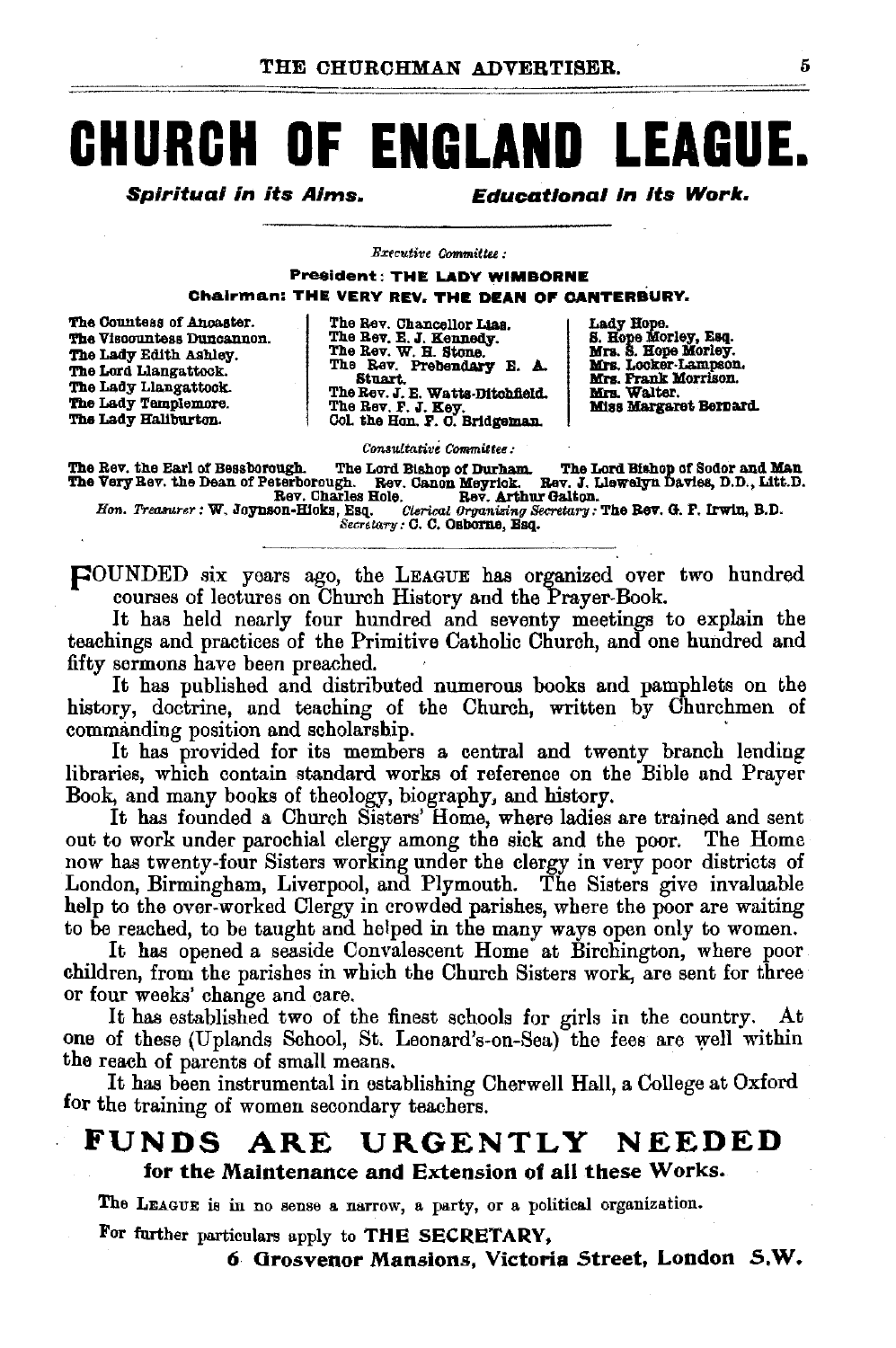## **R.T.S. NEW BOOKS**

### **BY THE BISHOP OF DURHAM.**

*JUST READY. Large Crown 8vo., cloth gilt,* 28.

## **THE SECOND EPISTLE TO TIMOTHY.**<br>
Short Devotional Studies on the Dying Letter of St. Paul. By the Right Rev. HANDLEY

C. G. MoULE, D.D., Bishop of Durham.

The Bishop says he "has taken up this heart-moving Epistle with the single intention of expounding it<br>after the manner of a Bible Reading, not for literary criticism or inquiry, but in quest of divine passages<br>for heart an

### **BY THE REV. W. H. GRIFFITH THOMAS. THE APOSTLE PETEB.** Outline Studies in his Life, Character,

and Writings. By the Rev. W. H. GRIFFITH THOMAS, B.D. With a Photogravure Portrait of the Author. Large crown 8vo., 3s. 6d., cloth gilt.

The Guardian says :--"There is good work in the book, which is likely to be useful both to Sunday-school<br>Teachers and to Clergy in search of useful materials for sarmons."<br>The Meihodisi Recorder says :--"The Author's style

is required by the best teacher or preacher who does not desire to have all his thinking done for him."<br>The British Weekly says :--"Mr. Thomas's brief expositions are full of luminous interpretations of St. Peter's life and character.

### **BY WALTER WALSH.**

**WOMEN MARTYRS of the REFORMATION.** 

By WALTER WALSH, Author of "The Secret History of the Oxford Movement," .etc. Illustrated. Orown 8vo., cloth gilt; 2s. 6d.

THE RELIGIOUS TRACT SOCIETY, LONDON.

# **Cb¢ Stud¢nts' Old C¢stam¢nt.**

### **SECOND VOLUME NOW READY.**

## **Historical and Biographical Narratives.**

Introduction-The Establishment and Rule of the United Monarchy-History of Northern Israel-History of Judah-Re-establishment of the Jewish Community in Palestine-The Maccabean Struggle-Life of the Jews of the Dispersion.

*VOLUME I.*—Narratives of the Beginnings of Hebrew History, from the Creation to the Establishment of the Hebrew Kingdom. [RECENTLY PUBLISHED. *the Establishment of the Hebrew Kingdom.* 

**THE STUDENTS' OLD TESTAMENT,** Logically and Chrono-logically Arranged and Translated. By CHARLES FosTER KENT, Ph.D., Professor of Biblical Literature in Yale University. To be completed in Six Volumes. The Special Subscription Terms for the Six Volumes is £2 10s., payable as published. Separate Volumes, **12s.** net each.

Right Rev. G. A. CHADWICK, D.D., Bishop of Derry and Raphoe :---" It will prove highly valuable to students of every school of thought, since all who are not deliberately obscurantist have an interest in seeing the critica

Rev. A. M. FAIRBAIRN, D.D., LL.D., Principal of Mansfield College, Oxford :--"The work promises<br>to be most useful, exactly the thing that the intelligent reader of the Old Testament has been waiting for. So far as I have been able to judge, the work fulfils excellently the promise of the preface."

HODDER & STOUGHTON, 27, PATERNOSTER ROW, LONDON.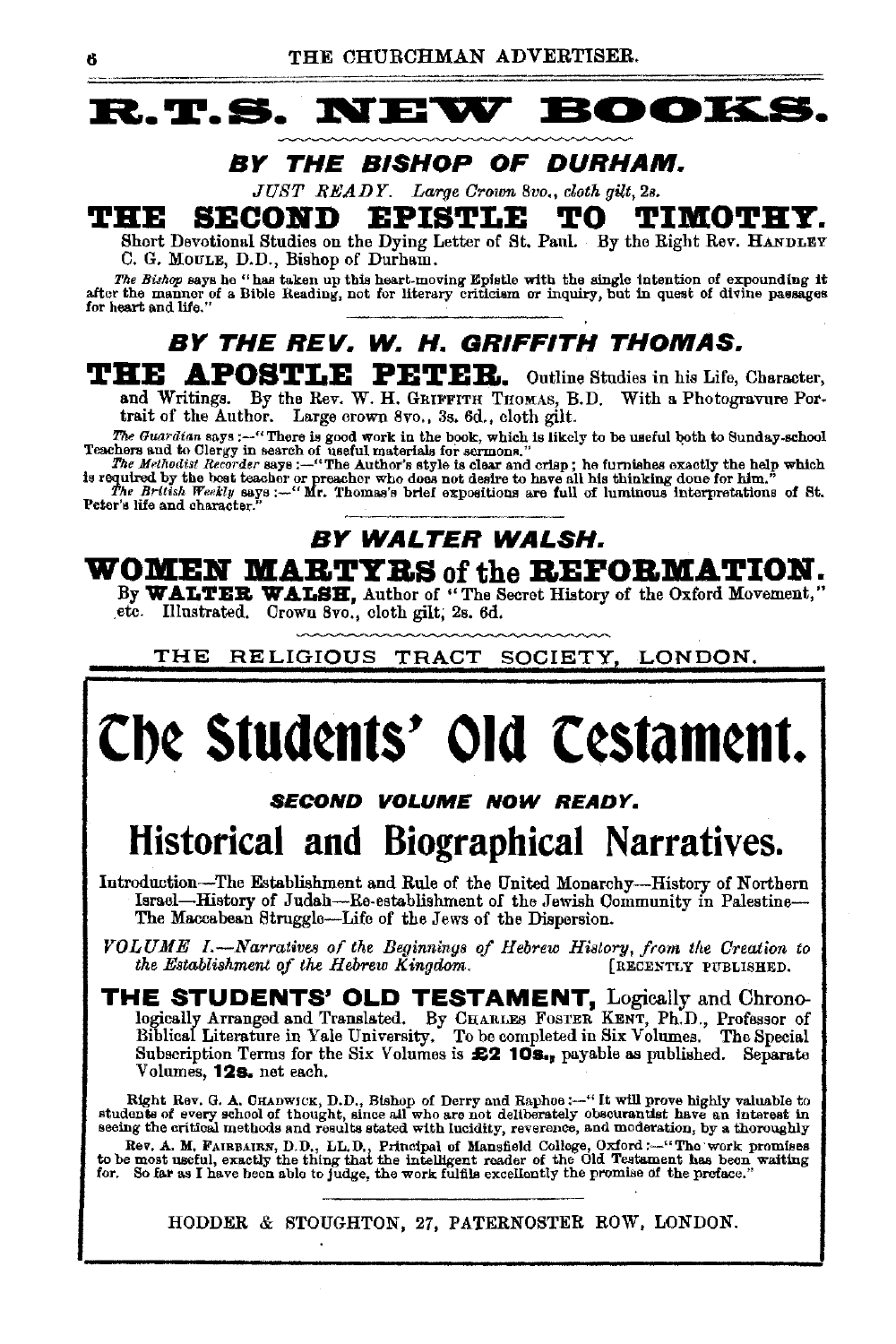# T BECOMES OF BRITISH EM

Far away in the Bush, thousands find themselves without the Gospel. Parents drift away from all religion ; children grow up in ignorance of God ; even the dead are buried without prayer.

Colonial towns do what they can, but look to us to help. The chief object of the

## **Continental Church Society**

is to send the Gospel to our own countrymen in far-off parts of the Empire. It helps over Forty Dioceses in Canada, Australia, South Africa, etc,

## **WI.L.L YOU NOT HE.LP TO SEND THE OOSPE.L TO OUR OWN BRETHREN?**

### **THE WORK IS ORIEVOUS.LY HRMPERED FOR .LRCK OF MERNS.**

Chairman of Committee-The Dean of PETERBOROUGH. Treasurer-F. A. BEVAN, Esq. Bankers-BARCLAY and CO. Secretary-The Rev. J.D. MULLINS, M.A.

Office: 9, SERJEANTS'-INN, FLEET STREET, LONDON, E.C.

## **SECOND EDITION.**

(REVISED AND ENLARGED).

*In Crown 8vo., cloth, gilt lettered, price* 2s. 6d. *net.* 

## The Divine <del>J</del>oea OF **lbuman IDress.**  BY **MARSHALL.**

. "This is not only an original but a very excellent work, full of chaste thought, striking tdeas, and luminous interpretation, a book to linger over, to enjoy, to take up again, and then In its comprehensive character, and pursues the subject from earth up to heaven, and down even into hell itself."-Rock.

ELLIOT STOCK, 62, PATERNOSTER ROW, LONDON, E.C.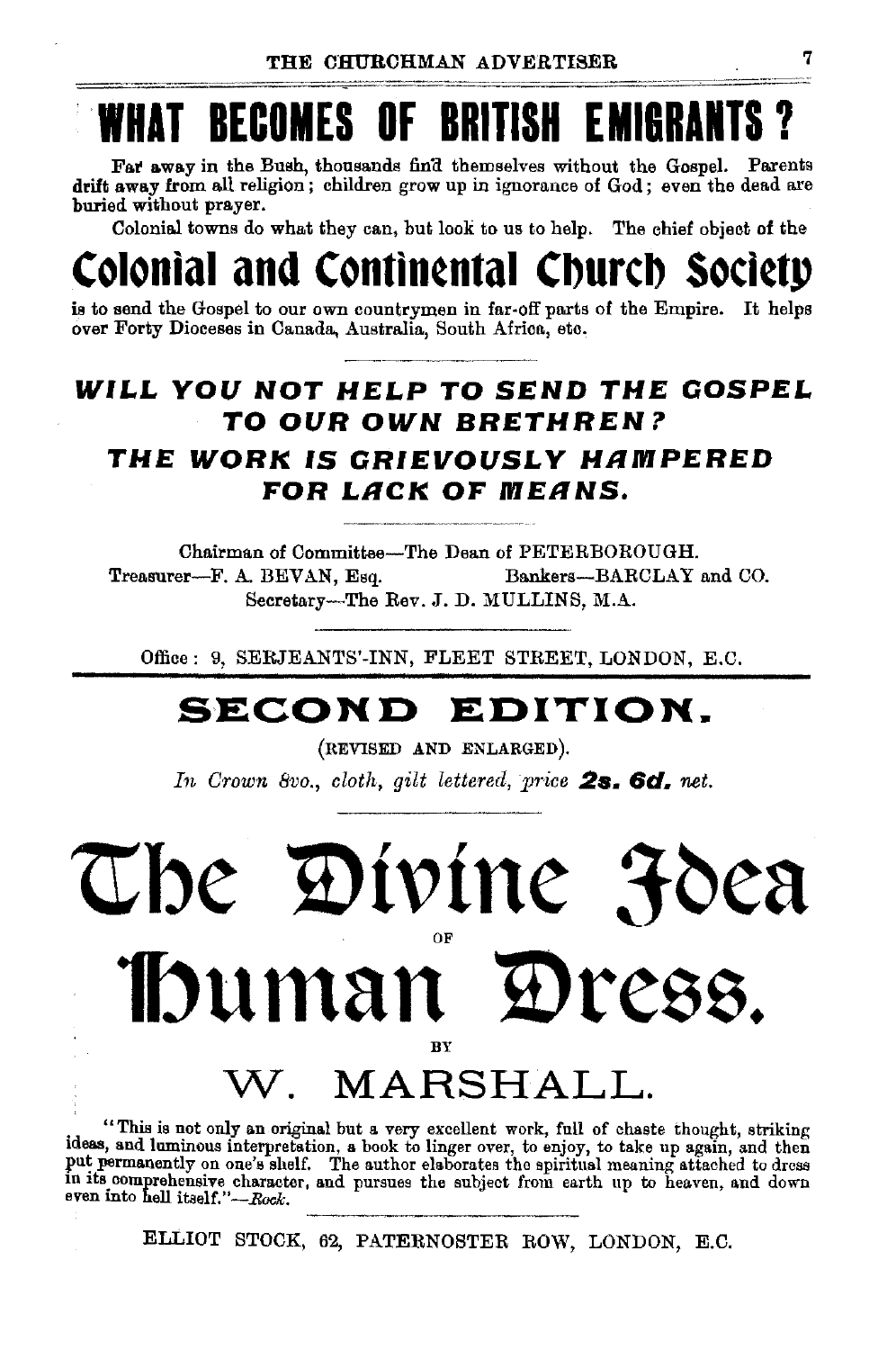

# **THE** • • • 6oo HYMNS

• TUNES.

The Most Notable ffymn Book yet published with Special Reference to Sunday School and Young People's requirements generally.

### DISTINCTIVE FEATURES.

· A GRADED ARRANGEMENT OF THE HYMNS.

SONG SENTENCES AND VERSES FOR THE OPENING AND CLOSING OF SCHOOL WORSHIP.

HYMNS FOR ANTIPHONAL SINGING.

THE RETENTION OF THE BEST OF GUIDING MARKS FOR EXPRESSION. THE OLD HYMNS AND TUNES.

THE INCLUSION OF NUMEROUS NEW COMPOSITIONS.

#### FIRST PRESS NOTICES,

**Speaker:**---<br>"The editor has chosen hymns which<br>young people can sing with sincerity."



**Expository Times:**-<br>
"At last the children have come to their own in hymn-books. The book before us is a great effort, worthy of editor and publishers."



Reco*rd :*---<br>"It has several distinctive features which give it a character of its own-the most useful hymn-book that has been issued in connection with Sunday Schools."

Please write for Syllabus, containing full particulars and Specimen Pages.

PRICES.

Words, 3d., 4d., and 6d. Music, 2s. 6d., 3s., and 4s. Address-

THE SUNDAY SCHOOL UNION, 57 & 59, LUDGATE HILL, LONDON, E.C.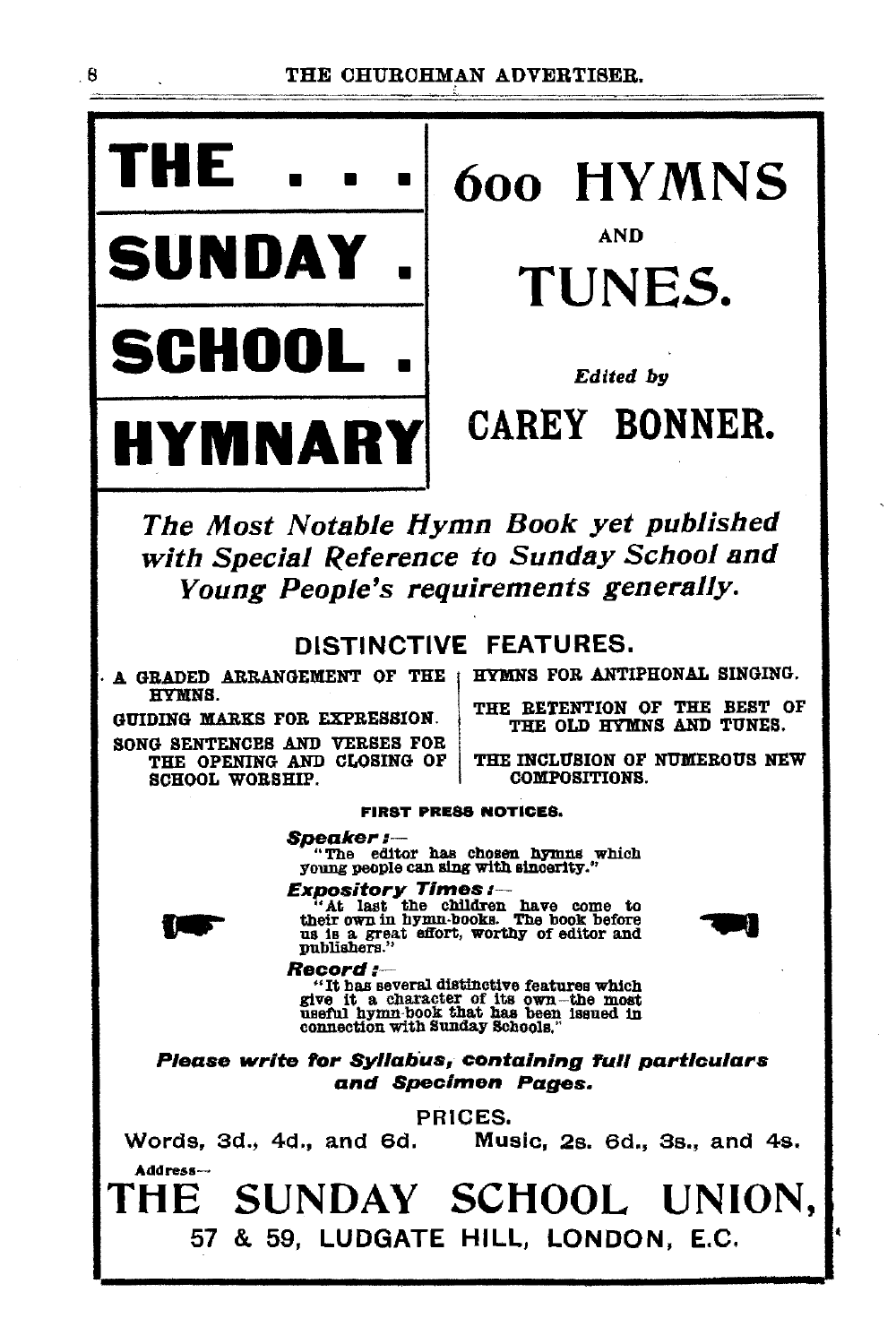| THE              | <b>500 FATHERLESS CHILDREN</b>                                                                                                                                                                                                                                                                                                                                                                                                                                                                                                                                                                                                                                                                                                               |
|------------------|----------------------------------------------------------------------------------------------------------------------------------------------------------------------------------------------------------------------------------------------------------------------------------------------------------------------------------------------------------------------------------------------------------------------------------------------------------------------------------------------------------------------------------------------------------------------------------------------------------------------------------------------------------------------------------------------------------------------------------------------|
| ORPHAN           | <b>MAINTAINED AND EDUCATED.</b>                                                                                                                                                                                                                                                                                                                                                                                                                                                                                                                                                                                                                                                                                                              |
| WORKING          | NEW ANNUAL SUBSCRIPTIONS Urgently Needed.<br>Sanior School: MAITLAND PARK, N.W.<br><b>PATRONS:</b><br>H.M. The KING.<br>H.M. Queen Alexandra.<br>President: H.R.H. THE PRINCE OF WALES, K.G.<br>Treasurer: SIR HORACE B. MARSHALL, M.A., LL.D., J.P.<br>The Charity is not endowed, but depends upon Voluntary<br>Contributions.<br>Please help this most necessary work.<br>Charly not a first Annual Subscriptions are urgently needed.<br>Two votes at each half-vearly Election for every guines subscribed.<br>Information will be gladly given by the Secretary, to whom Coutribu-<br>tions should be sent.<br>ALEXANDER GRANT, Secretary,<br>OPPICES-73, CHEAPSIDE, E.C.<br>BANKERS-THE LONDON JOINT STOCK BANK, PRINCES STREET, E.O. |
| SCHOOL           |                                                                                                                                                                                                                                                                                                                                                                                                                                                                                                                                                                                                                                                                                                                                              |
| AND              |                                                                                                                                                                                                                                                                                                                                                                                                                                                                                                                                                                                                                                                                                                                                              |
| <b>ALEXANDRA</b> |                                                                                                                                                                                                                                                                                                                                                                                                                                                                                                                                                                                                                                                                                                                                              |
| <b>HOSPITAL,</b> |                                                                                                                                                                                                                                                                                                                                                                                                                                                                                                                                                                                                                                                                                                                                              |
| FOUNDED          |                                                                                                                                                                                                                                                                                                                                                                                                                                                                                                                                                                                                                                                                                                                                              |
| 1758             |                                                                                                                                                                                                                                                                                                                                                                                                                                                                                                                                                                                                                                                                                                                                              |

THE CONFLICT OF IDEALS IN THE ENGLISH CHURCH.

BY THE REV. CANON W. J. KNOX LITTLE, M.A.

In demy 8vo., cloth gilt, with a new Photogravure Portrait, 10s. 6d.

BY THE BISHOP OF STEPNEY.

#### *THE* **PARABLES OF JESUS.**

Uniform with the same Author's "The Miracles of Jesus," In crown 8vo., cloth gilt, gilt top, 6s.

LONDON: SIR ISAAC PITMAN & SONS, LIMITED; INCORPORATING ISBISTERS.

## The only Church of Scotland Weekly.

CO 63.90

A Journal of Religious Thought and Social Progress.

**WEEKLY: ONE PENNY.** 

Andre nt I

The Leading Scottish Religious and Literary Weekly.

Specimen Copy free on Receipt of Postcard.

HEAD OFFICE:

"SAINT ANDREW" PUBLISHING CO., 68, BATH ST., GLASGOW.

9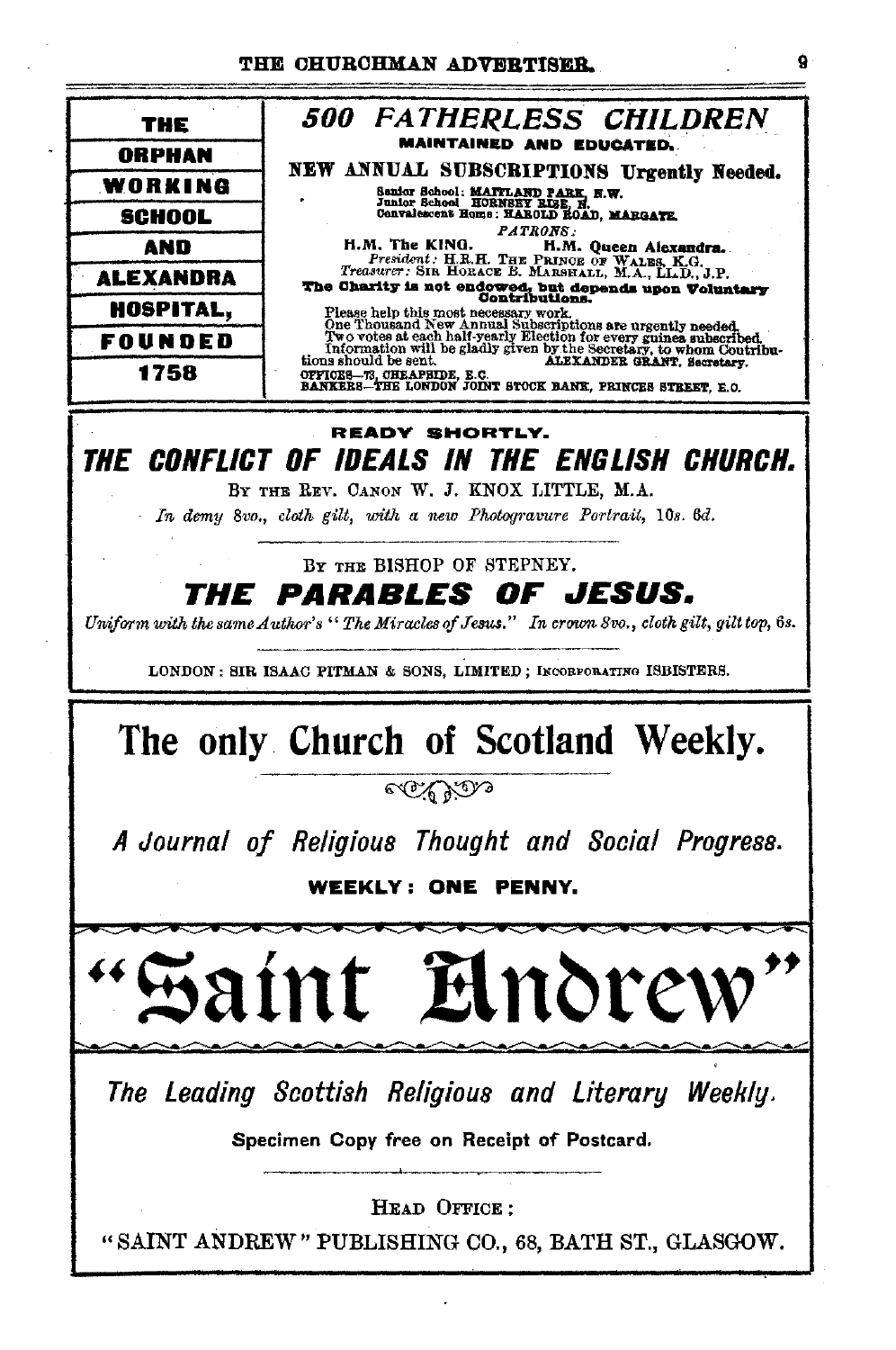## **Church of England Zenana Missionary Society.**

For Evangelistic, Medical, and Educational Work among the<br>Women of India and China.

**PATRONESS** H.R.H. THE DUCHESS OF CONNAUGHT.

The Society has at present 65 Stations, and employs 206 Missionaries in Home Connection. 116 Assistants in Local Connection, and over 900 Bible-Women and Teachers.

CHAIRMAN SIR W. MACKWORTH YOUNG, K.C.S.I. It has 14 fully equipped Hospitals and numerous Dispensaries. Over 300,000 cases were treated last year.

The Magazines of the Society, "INDIA'S WOMEN AND CHINA'S DAUGHTERS," published monthly (price ld.).<br>"DAYBREAK," Quarterly (price ld.): "HOMES OF THE EAST," Quarterly (price §d.).

#### Donations and Subscriptions are Much Needed.

HON. TREASURER-COL ROBT. WILLIAMS, M.P. CLERICAL SECRETARY-Rev. G. TONGE, M.A.<br>LAY SECRETARY--Mr. H. L. HEBBERT. CENTRAL ASSOCIATION SECRETARY--MISS MULVANY. OFFICE-27. Chancery Lane. LONDON, W.C.

INFANT ORPHAN ASYLUM. WANSTEAD

Patron: HIS MAJESTY THE KING.

This Institution maintains and educates the orphans of persons once in prosperity from their earliest infancy until 15 years of age.

Nearly 500 children now in the Asylum. Annual Subscriptions are urgently needed.

Life Subscription for one Vote, £5 5s.; Annual Sub.<br>scription for one Vote, 10s. 6d.

OFFICES: 63. LUDGATE HILL, E.C. Commr. H. C. MARTIN, R.N., Secretary"

## PAROCHIAL MISSIONS TO THE JEWS AT HOME AND ABROAD.

President-THE DEAN OF WORCESTER. Hon. Secs.-CANON SIR JAMES E. PHILIPPS. Bart. ARCHDEACON SUTTON.

Org. Sec.-REV. W. O. E. OESTERLEY.

Work in London, Liverpool, Manchester, Leeds, Bombay.

Applications for Grants have constantly to be refused owing to want of Funds.

Office: 39, VICTORIA STREET, LONDON, S.W.

#### " LIBERATOR " FUND. R ELIEF

Datron: H.R.H. PRINCE CHRISTIAN.

£10,000 required to Relieve New and Urgent Cases.

HUNDREDS of aged and afflicted victims, so cruelly robbed of their life-savings by the great Liberator Fraud, just as they were hoping to enjoy the fruit of their industry and thrift. Many of them are members of the Church of England. Cheques and P.O.'s should be sent to the Secretary, Rev. J. STOCKWELL WATTS, 16, Farringdon Street, E.C.

### THE MISSIONS TO SEAMEN.

(With which is incorporated the Thames Church Mission). Patron: HIS MAJESTY THE KING.

Vice-Patrons: H.R.H. THE PRINCE OF WALES, K.G. THE FOUR ARCHBISHOPS. THE BISHOPS, ETC.

One hundred years ago our sailors won for us the inestimable blessing of peace around our Island coasts.<br>To-day we owe to our sailors : (1) The safety of our Empire; (2) our food and luxuries; (3) the safe

passage of our commerce, mails, friends and relatives to all parts of the world.

to all parts of the world.<br>We can show our gratitude by helping The We can show our gratitude by Nelpiss<br>Sissions to Seamen to maintain its 229 "Sky Pilots"<br>(Chaplains, Readers, Bostmon, etc.), and 116 "Har-<br>Cours of Refu

### **OPERATIVE JEWISH CONVERTS' INSTITUTION**

(Church o England.)

PRESIDENT : COLONEL ROBERT WILLIAMS, M.P.

**OBJECT.**-To assist young Christian Jews in distress by enabling them to help themselves. They are received for three years, provided for entirely, and taught trades.

**SUPPORT.**-Ordersfor Printing and Bookbinding<br>are very helpful, but subscriptions and donations are also needed, and will be most thankfully received by the Principal, the Rev. H. O. ALLEBOOK, Pelestine<br>House, Bodney Road, Hackney, N.E.; or by the<br>Hon. Treasurer, A. R. Prrs, Esq., Effingham House Ramsgate.

Bankers-Messrs. BARCLAY & COMPANY Ltd. 54. Lombard Street E.C.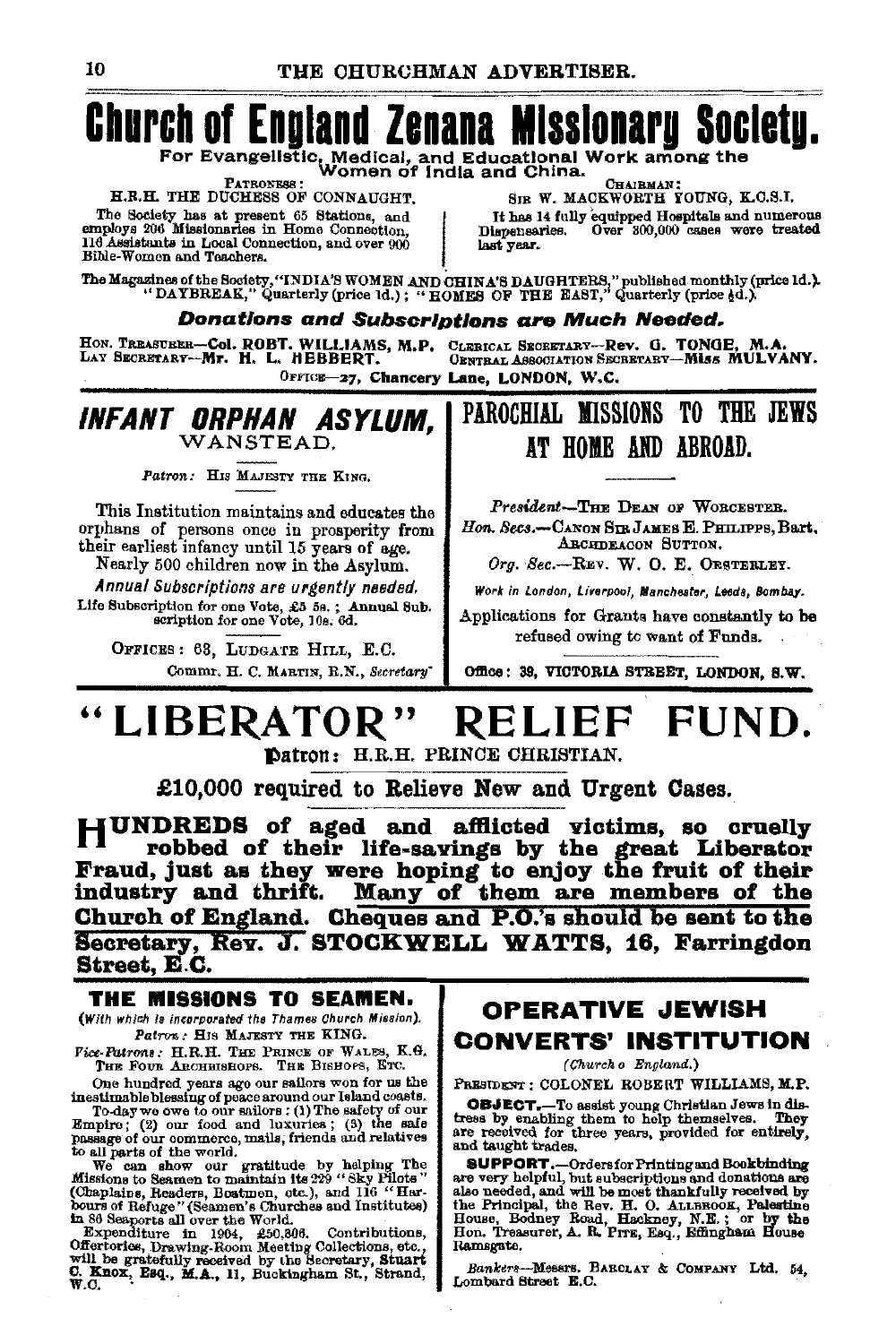## THE NILE.

COOK'S Modern and splendidly equipped STEAMERS leave CAIRO for LUXOR, ASSOUAN,<br>and THE SECOND CATARACT, regularly during the Egyptian Tourist Season-<br>NOVEMBER to MARCH—affording opportunities to visit all the temples, monu of interest in UPPER EGYPT.

FREQUENT SAILINGS. MODERATE FARES.

YOMBINED BOOKINGS by Egyptian and Soudan Railways and Cook's steamers at Special.<br>J Rates to ALL POINTS in UPPER EGYPT and to KHARTOUM and GONDOKORO.

NEW and luxuriously furnished STEAMERS and STEEL DAHABEAHS, of various sizes, ON HIRE for private parties.

For detailed information see Special Programme, with Maps and Plans, on application to

SON. LUDGATE CIRCUS, LONDON. THOS. COOK å.

Or any Branch Office or AGENCY.



**President: LORD AMEERST OF HACKNEY.** 

**TORTURE AND MASSACRE OF JEWS** has continued this year, and there have been many bad outbreaks. Jews, therefore, leave Russia, where there is no safety for their wives or children. Very few can be recoived here. THIS SOCI and blind are on our registry for relief.

WE ASK FOR FUNDS, as the winter adds to the chronic distress of these poor in their miserable (WE ASK FOR FUNDS, homes. WORK, FOOD, and FUEL are URGENTLY NEEDED.

DONATIONS THANKFULLY RECEIVED by F. A. BEVAN, Hon. Treasurer, 54, LOMBARD STREET, E.C.

E. A. FINN.

**MISSIONARY.** 

and by

Secretary. 41, PARLIAMENT STREET, S.W.

## PROTESTANT REFORMATION SOCIETY.

The OLDEST Church Society for the Maintenance of the Religious Principles of the Reformation The ONLY Mission to Roman Catholics in England.

(Established 1827.) **EDUCATIONAL.** 

 $\sim$ 

**Constitution** 

**EVANGELISTIC.** 

JUST PUBLISHED. **PROTESTANT** DICTIONARY. TME

Beautifully Illustrated, 15s. net.

Of REAL AND PERMANENT VALUE to a Clergyman, Minister, Teacher, Protestant Worker, Public or Parcellal Library.

Funds are Urgently Needed.

WALTER A. LIMBRICK, Secretary, 62, Berners Street, London, W.

## Protestantism and the Bri

(WITH TWELVE ILLUSTRATIONS),

By the Author of "REPLIES TO ROMANISTS."

THE ENGLISH CHURCHMAN says: "The subject-matter of the booklet indicates wide reading and deep historical knowledge.

ONE PENNY.

PROTESTANT ALLIANCE, 430, Strand, LONDON. ICHAEL'S DLLEGE. С

### Near TENBURY, WORCESTERSHIRE.

BOYS thoroughly prepared for Public Schools. Most healthy situation; large playing fields and Fives Courts; separate cubicles. Head master, REV. W. A. RENWICK, M.A., late Scholar of Hertford College, Oxford.

APPLY: REV. THE WARDEN.